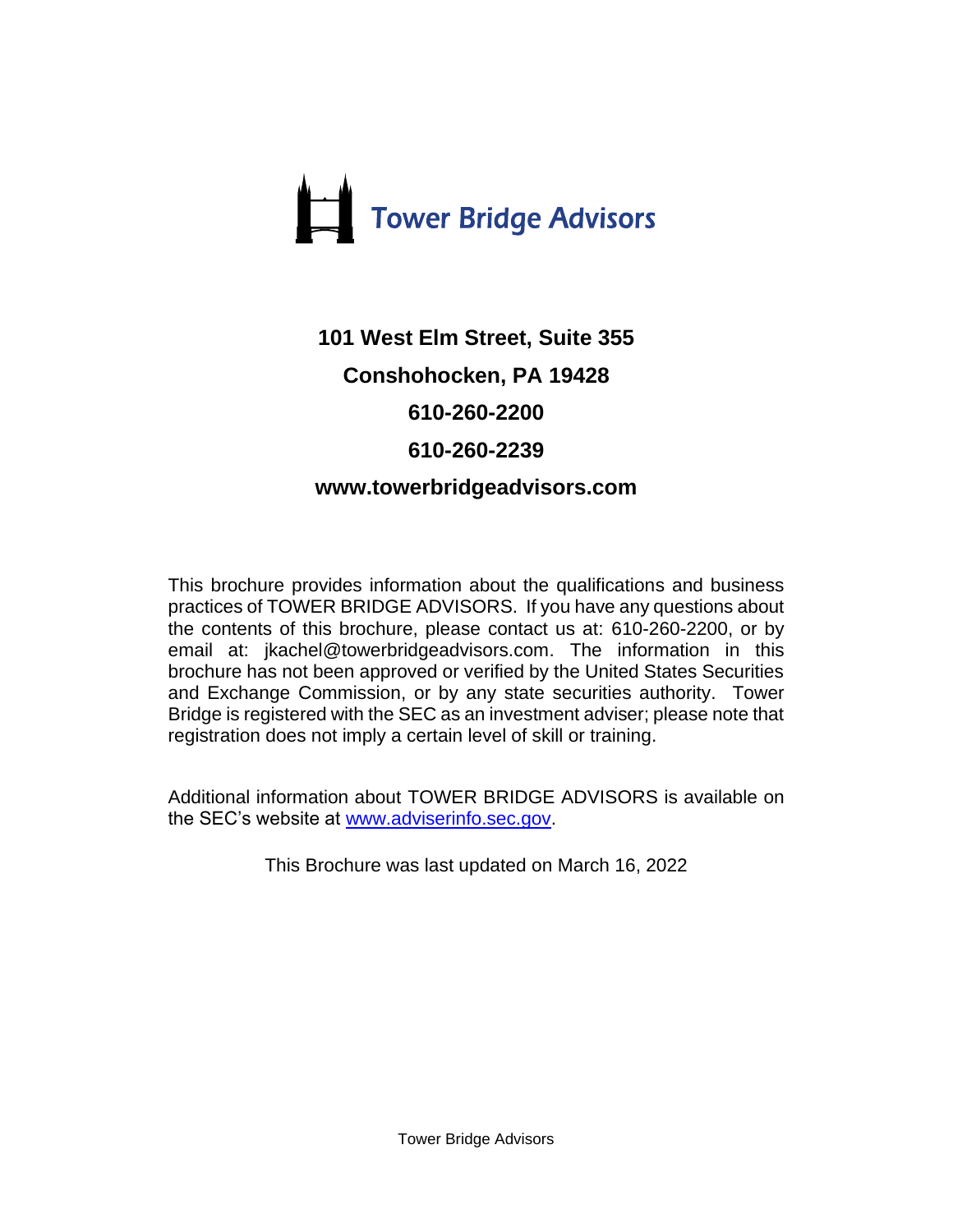# Table of Contents\*

| Methods of Analysis, Investment Strategies and Risk of Loss 4                 |  |
|-------------------------------------------------------------------------------|--|
|                                                                               |  |
|                                                                               |  |
|                                                                               |  |
|                                                                               |  |
|                                                                               |  |
| Code of Ethics, Participation or Interest in Client Transactions and Personal |  |
|                                                                               |  |
|                                                                               |  |
|                                                                               |  |
|                                                                               |  |
|                                                                               |  |
|                                                                               |  |
|                                                                               |  |

<sup>\*</sup> A NOTE ABOUT THE FORMAT OF THIS BROCHURE: The SEC requires all registered investment advisers to use prescribed headings, even if those headings are not relevant to a particular adviser's operations. Where a required heading does not pertain to our business, we list the heading and explain that the topic does not apply to us.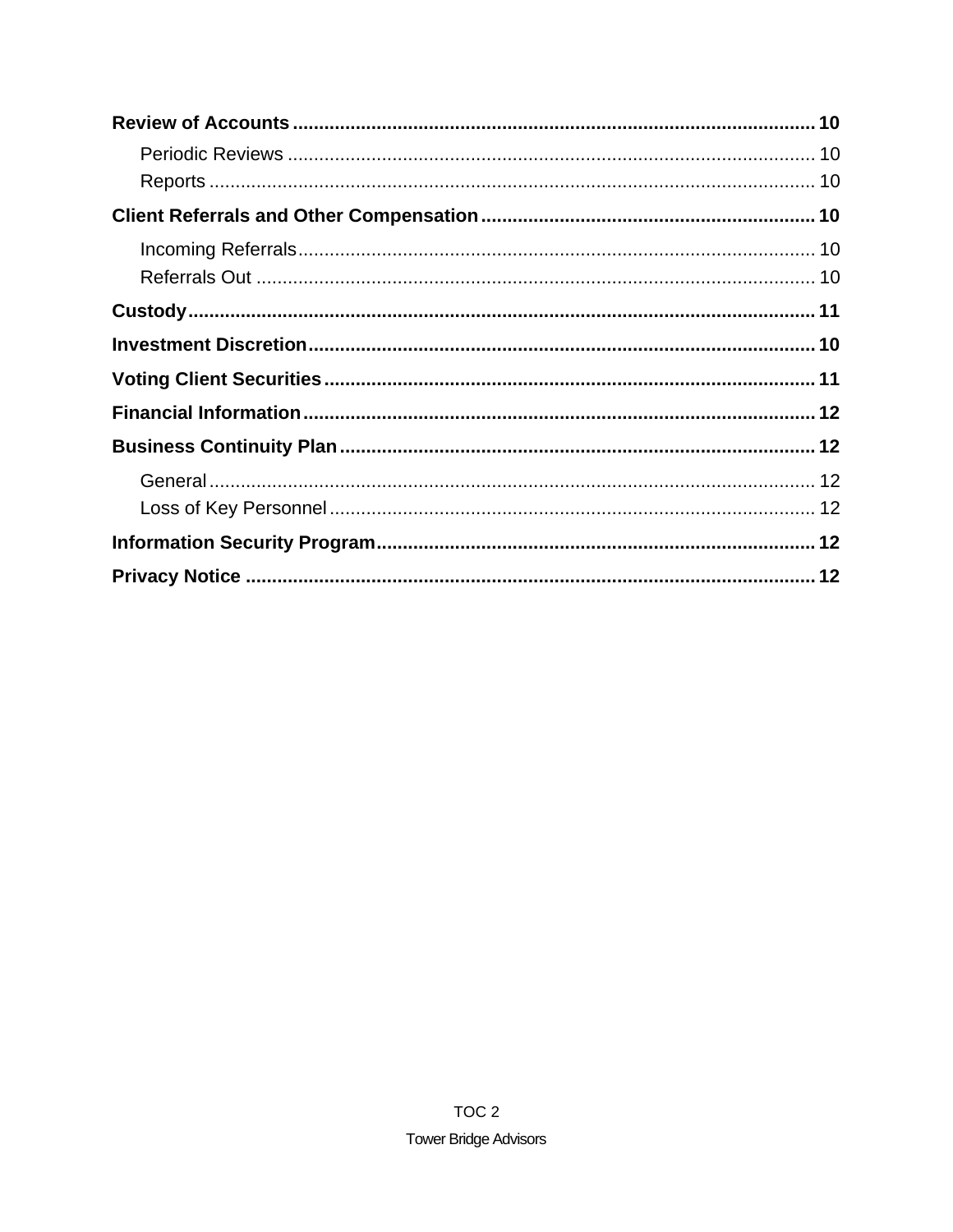# <span id="page-3-1"></span><span id="page-3-0"></span>**Advisory Business**

### **Firm Description**

Founded in 2001, TOWER BRIDGE ADVISORS (referred to below as "Tower Bridge" or the "Company") provides personalized confidential investment management services and advice to individuals, pension and profit sharing plans, trusts, estates, charitable organizations and small businesses.

With the exception of one minority shareholder, the Company is all employeeowned. The primary shareholders are Maris Ogg and James Meyer.

### <span id="page-3-2"></span>**Types of Advisory Services**

### *Discretionary Asset Management*

Tower Bridge's principal business is providing discretionary investment supervisory services, also known as asset management services. We base these services on a careful analysis of a client's total financial position, including the client's documented financial resources and investment goals and objectives. While a discretionary account arrangement generally authorizes Tower Bridge to buy and sell securities for managed accounts without obtaining specific client consent, clients may impose restrictions on the purchase of certain securities or types of securities for their accounts.

We invest client assets primarily in equities (stocks) and fixed-income securities, such as corporate debt securities, municipal securities and U.S. government securities. Investments may also include: warrants, commercial paper, certificates of deposit, investment company securities (variable annuities, and no-load, low-load mutual funds or exchange-traded funds), options contracts, futures contracts, and interests in partnerships (real estate, and oil and gas).

Tower Bridge may also provide its discretionary management services through one or more "wrap-fee" programs. Under these programs the client is introduced to Tower Bridge by a program sponsor, who also acts as custodian of the funds and securities of the participating account; effects all purchases and sales of securities for that account; monitors Tower Bridge's performance; and provides periodic reports to the client. The program sponsor charges the client a comprehensive (or "wrap") fee for all of the portfolio management, brokerage execution, custodial and administrative services rendered to the account and pays a portion of that comprehensive fee to Tower Bridge for the investment advice Tower Bridge renders.

### *Non-Discretionary Asset Management*

Tower Bridge also offers non-discretionary investment management services. Under such an arrangement, Tower Bridge regularly monitors a client's account and makes buy/sell recommendations based on the client's resources and objectives. However, before executing each trade for a non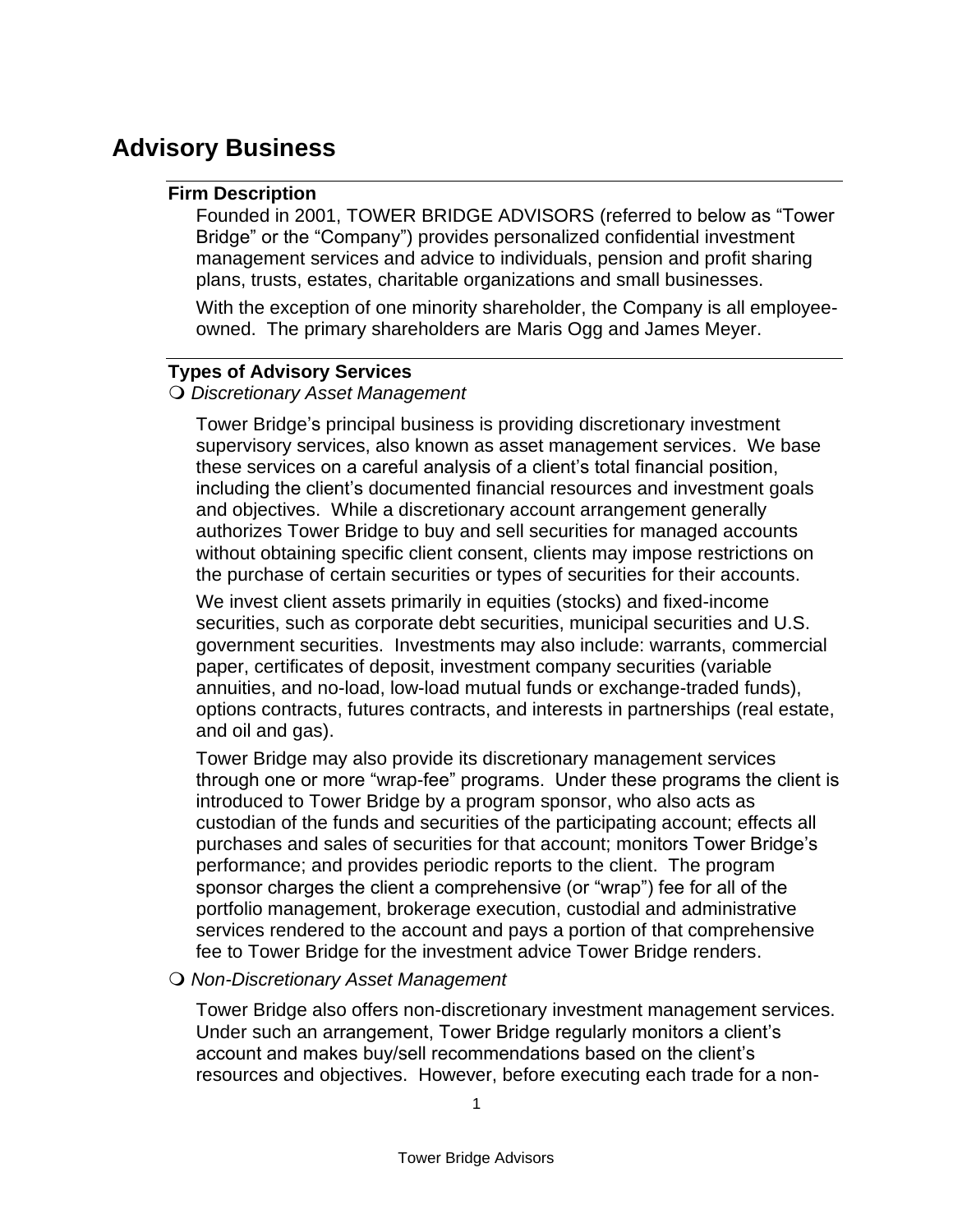discretionary account, a Tower Bridge portfolio manager must first obtain the client's permission.

*Other Advisory Services*

In addition to the foregoing investment supervisory services, Tower Bridge may also, from time to time, furnish existing clients with generalized investment advice through individual consultations or may prepare special reports or analyses relating to securities or other business matters.

Finally, several times a year, Tower Bridge prepares and distributes an investment letter to clients and certain prospective clients and other parties. Tower Bridge does not charge a separate fee for this product.

#### <span id="page-4-0"></span>**Assets Under Management**

As of March 16, 2022, Tower Bridge managed approximately \$1.9972 billion in assets for approximately 622 clients. Of this total amount, approximately \$1.7361 billion was managed on a discretionary basis, and \$261.1million was managed on a non-discretionary basis.

### <span id="page-4-2"></span><span id="page-4-1"></span>**Fees and Compensation**

### **Advisory Fees**

*Please note that Tower Bridge receives only advisory fees for its services. We do not share in any transaction-based compensation or receive other types of fees for rendering advice to clients.*

*Asset Management Services (Other Than Wrap Accounts)*

The annual asset management fee is based on a percentage of the investable assets according to the following standard fee schedule:

.85% on the first \$5,000,000;

.65% on the next \$5,000,000; and

.45% on the assets above \$10,000,000

The minimum annual fee is \$4,250 and is negotiable. Fees higher or lower than those listed above are sometimes charged where the circumstances so warrant.

In its sole discretion, Tower Bridge sometimes agrees to aggregate related accounts for the purpose of calculating investment management fees. In such cases, the fee will be calculated on the aggregated portfolios' values and pro-rated to the individual portfolios if appropriate under the fee agreement with the client.

Investment management fees are billed quarterly, in advance, meaning that we invoice you before the three-month billing period has begun. Payment in full is expected upon invoice presentation. In order to facilitate the billing process, clients typically authorize Tower Bridge to directly deduct advisory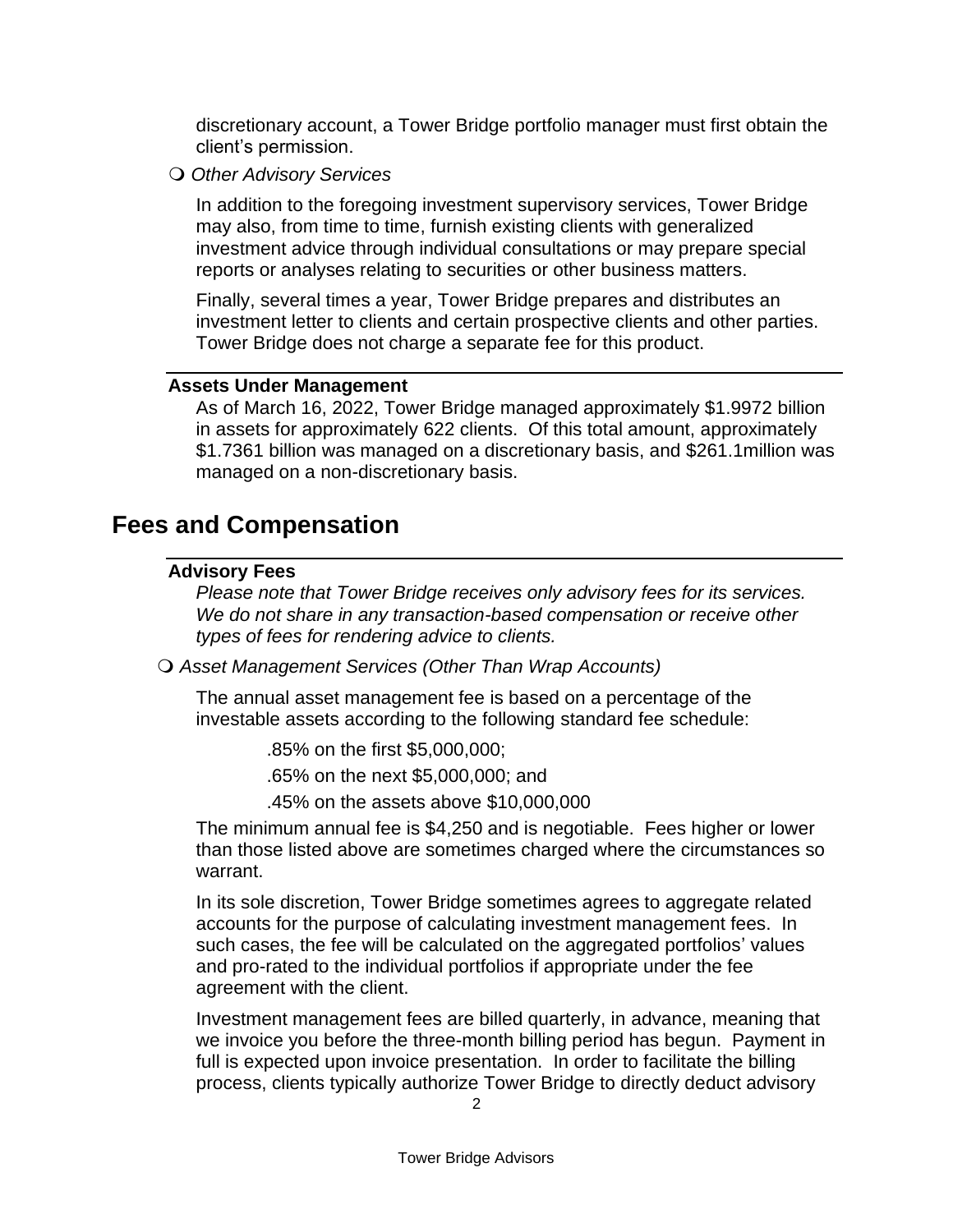fees from the managed accounts. In such cases, Tower Bridge sends invoices to both the client and the account's custodian (described in the "Custody" section on page 10 below) showing the amount of fee to be deducted. The custodian debits the account and remits the fees to Tower Bridge. In the alternative, clients may choose to pay fee invoices themselves.

Either the client or the investment manager may terminate an advisory agreement, at any time, by written notice to the other party. At termination, fees for the uncompleted part of a quarter will be refunded to the client. No refunds are made in the case of a partial withdrawal of the account.

#### *Asset Management Services Through Wrap Accounts*

As noted above, when Tower Bridge manages accounts through a wrap-fee program, the program sponsor charges a comprehensive fee for all of the portfolio management, brokerage execution, custodial and administrative services provided to the managed account. In such cases, Tower Bridge receives its management fee from the program sponsor and does not charge a separate advisory fee to the client.

*Other Advisory Services*

Tower Bridge does not charge for its non-management investment advice or consultations with existing clients.

### <span id="page-5-0"></span>**Other Fees and Expenses**

In addition to the advisory fees Tower Bridge charges, clients may incur other types of fees and expenses related to the investment of their assets. These fees and expenses include custodian fees, brokerage commissions and other transaction-related charges. As noted above, some or all of these fees may be bundled into a "wrap fee" if a client chooses to participate in such a program.

Furthermore, mutual fund companies charge each fund shareholder an investment management fee that is disclosed in the fund prospectus. Clients whose accounts include mutual funds will incur such management fees (known as "expense ratios") in addition to the advisory fees Tower Bridge charges.

Please refer to the "Brokerage Practices" discussion on page 7 for more information.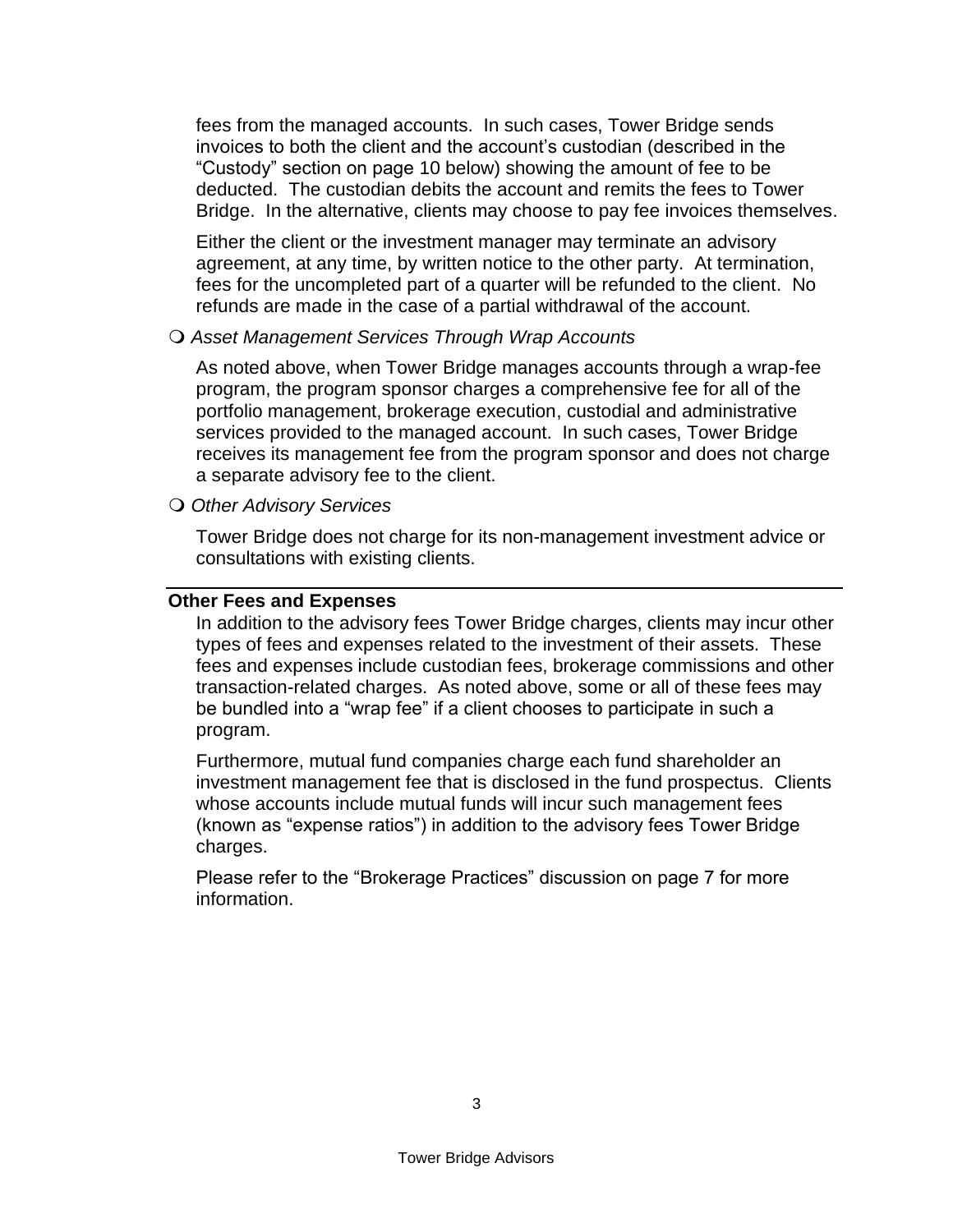# <span id="page-6-0"></span>**Performance-Based Fees and Side-by-Side Management**

**This item does not apply to our business.**

### <span id="page-6-1"></span>**Types of Clients**

As noted above, Tower Bridge generally provides investment advice to individuals, pension or profit-sharing plans, trusts, estates, charitable organizations and small businesses.

When Tower Bridge provides investment advice regarding a client's retirement plan account or individual retirement account, Tower Bridge is a "fiduciary" as that term is defined under the Employee Retirement Income Security Act of 1974 (ERISA) and the Internal Revenue Code. This fiduciary status applies to the management of the retirement account and it might also apply to any specific investment recommendation Tower Bridge makes to a client about the account before being engaged to exercise discretion over the client's retirement assets. Because Tower Bridge will earn fees on the assets it manages, a recommendation about a retirement account may present a conflict between the Tower Bridge's and the client's interests. Tower Bridge is legally bound to act in its clients' best interests and not put its own interest ahead of its clients' interests. Tower Bridge has adopted policies and procedures reasonably designed to satisfy this legal duty.

The minimum account size is \$500,000 of assets under management, which equates to an annual fee of \$4,250. When an account falls below \$500,000 in value, the minimum annual fee of \$4,250 may be charged.

Depending upon circumstances, Tower Bridge sometimes waives the account minimum. Accounts of less than \$500,000 may be set up when the client and the advisor anticipate that the client will add additional funds to the accounts bringing the total to \$500,000 within a reasonable time. Other exceptions may apply to the Company's employees and their relatives, or relatives of existing clients.

# <span id="page-6-3"></span><span id="page-6-2"></span>**Methods of Analysis, Investment Strategies and Risk of Loss**

#### **Methods of Analysis**

The security analysis methods Tower Bridge uses include fundamental analysis and cyclical analysis.

The main sources of information include financial newspapers and magazines, inspections of corporate activities, research materials prepared by others, corporate rating services, annual reports, prospectuses, filings with the Securities and Exchange Commission, and company press releases.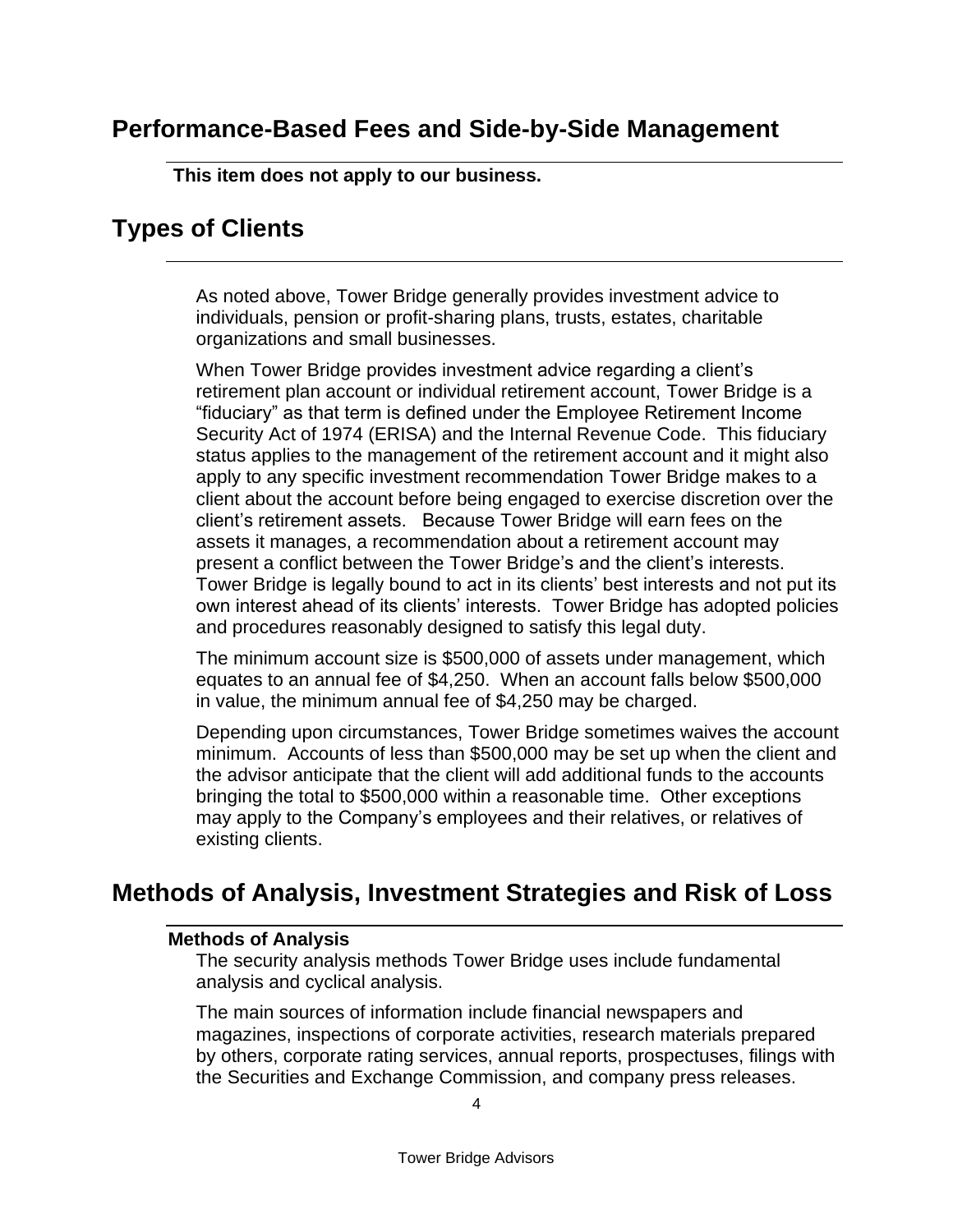Tower Bridge Advisors also obtains information from research and corporate meetings.

### <span id="page-7-0"></span>**Investment Strategies**

The primary investment strategy used on client accounts is strategic asset allocation utilizing equity and fixed-income securities. The ratio between the two categories will vary based on client needs, client preferences and market conditions. The client may change his objectives at any time. Our core equity holdings will be a diversified portfolio of individual securities chosen based on a philosophy of growth at a reasonable price, possibly supplemented as appropriate with passively-managed index and exchange traded funds that support complementary disciplines. For the fixed-income portion of portfolios, we buy investment-grade bonds in laddered maturities. We perform our own primary research on securities selected, and supplement that research with work from outside sources.

Other strategies may include long-term purchases, short-term purchases, short sales, and option writing (including covered options, uncovered options or spreading strategies).

### <span id="page-7-1"></span>**Risk of Loss**

All investment programs have certain risks that the investor must be prepared to bear. Although our investment approach constantly keeps the risk of loss in mind, we cannot guarantee that our asset management services or other investment advice will produce any particular investment return.

Depending on the types of securities invested in, a client may face the following investment risks, among others:

- Market Risk: The price of a security, bond, or mutual fund may drop in reaction to tangible and intangible events and conditions. This type of risk is caused by external factors independent of a security's particular underlying circumstances. For example, political, economic and social conditions may trigger market events.
- Interest-rate Risk: Fluctuations in interest rates may cause investment prices to fluctuate. For example, when interest rates rise, yields on existing bonds become less attractive, causing their market values to decline.
- Inflation Risk: When any type of inflation is present, a dollar today will not buy as much as a dollar next year, because purchasing power is eroding at the rate of inflation.
- Currency Risk: Overseas investments are subject to fluctuations in the value of the dollar against the currency of the investment's originating country. This is also referred to as exchange rate risk.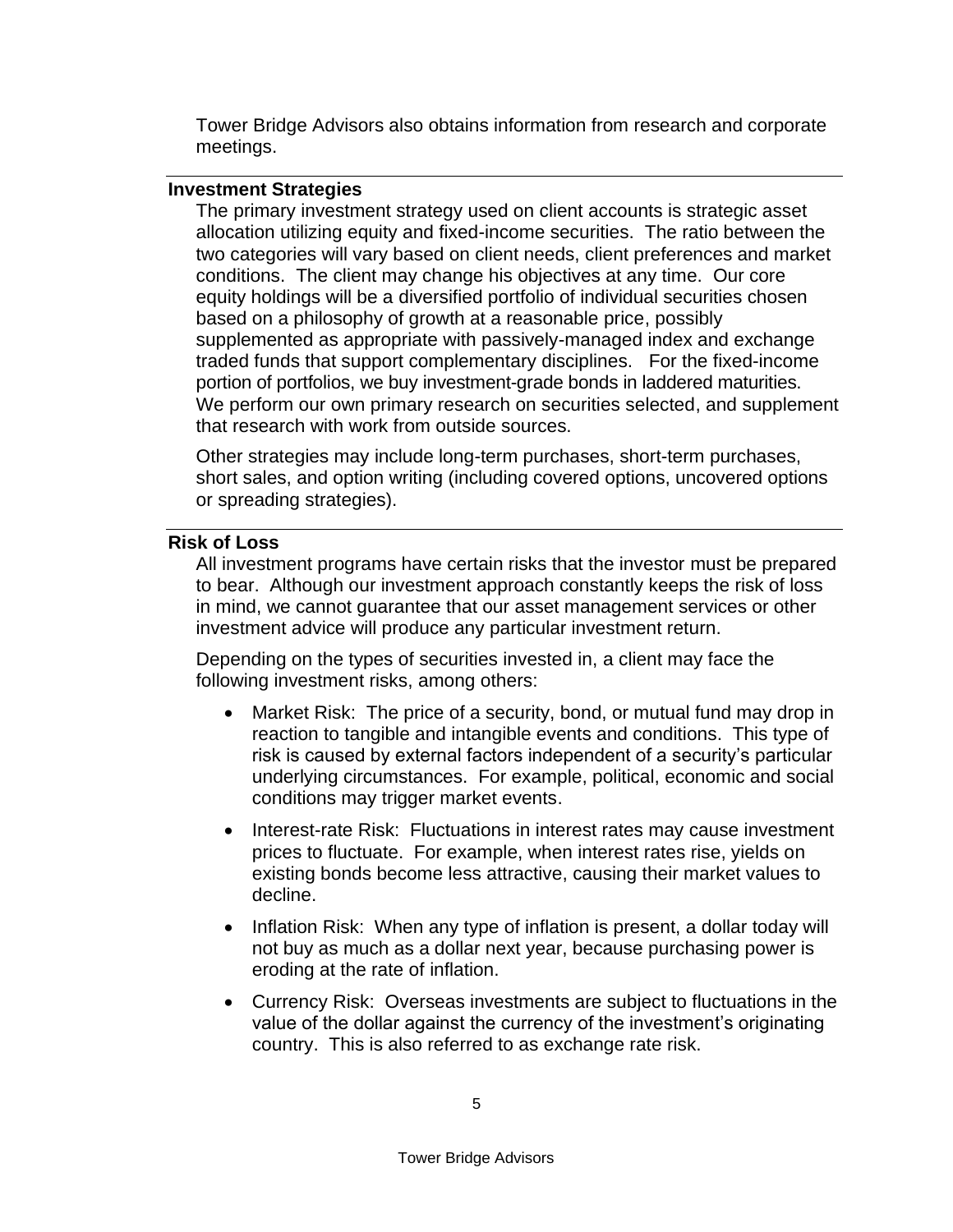- Business Risk: These risks are associated with a particular industry or a particular company within an industry. For example, oil-drilling companies depend on finding oil and then refining it, a lengthy process, before they can generate a profit. They carry a higher risk of profitability than an electric company, which generates its income from a steady stream of customers who buy electricity no matter what the economic environment is like.
- Liquidity Risk: Liquidity is the ability to readily convert an investment into cash. Generally, assets are more liquid if many traders are interested in a standardized product. For example, Treasury Bills are highly liquid, while real estate properties are not.

# <span id="page-8-0"></span>**Disciplinary Information**

**This item does not apply to our business.**

# <span id="page-8-1"></span>**Other Financial Industry Activities and Affiliations**

**This item does not apply to our business.**

# <span id="page-8-3"></span><span id="page-8-2"></span>**Code of Ethics, Participation or Interest in Client Transactions and Personal Trading**

### **Code of Ethics**

Tower Bridge has adopted a Code of Ethics that describes certain standards of conduct that the Company's employees must follow; forbids trading on the basis of inside information; and addresses personal trading by officers, directors and employees and certain of their family members.

With regard to standards of conduct, the Code affirms the Company's fiduciary relationship with our clients and obligates all employees to carry out their duties solely in the clients' best interests, and free from all compromising influences and loyalties. In addition, employees are expected to comply with the spirit and letter of all applicable laws, regulations and Tower Bridge compliance procedures and to be sensitive to and act appropriately in situations that may give rise to actual as well as perceived conflicts of interest or violations of the Code of Ethics. In this last regard, the Code restricts the giving or receipt of certain gifts and business entertainment and prohibits or imposes limits on political contributions in certain circumstances.

The Company will provide a copy of its Code of Ethics to any client or prospective client upon request.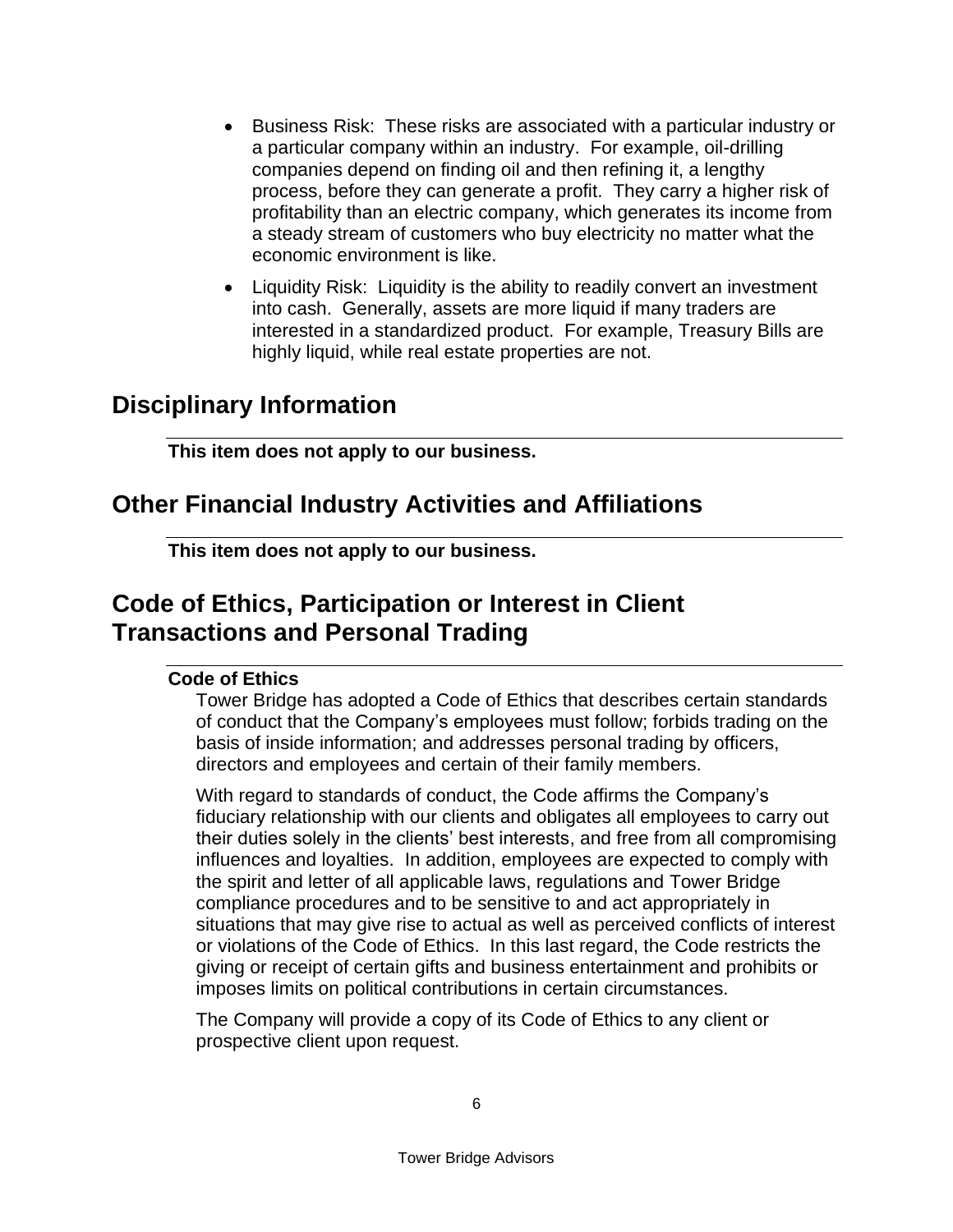### <span id="page-9-0"></span>**Participation or Interest in Client Transactions**

This item does not apply to our business.

#### <span id="page-9-1"></span>**Personal Trading**

Tower Bridge and its officers, directors, employees and certain of their family members (collectively referred to here as "related persons") may invest in the same securities that are bought and sold for, or are recommended to, clients, and may do so at or around the same time that trades are placed for or recommendations are made to clients. This presents a potential conflict between the interests of the Company and its related persons on the one hand, and the interests of clients on the other.

The Company takes a number of steps to address these potential conflicts. For example, the Code of Ethics requires that all trades effected for and all recommendations made to clients must be independent of the proprietary or personal investments of the Company or its related persons. In order to ensure this independence, Tower Bridge maintains a restricted list of securities being traded or being considered for trading on behalf of client accounts, and the Company and related persons are prohibited from buying or selling any securities on that list. Related persons must receive permission from the Company's Chief Compliance Officer ("CCO") before investing in IPOs, private placements or other limited offerings and before engaging in day trading. (The Company does not engage in such investment activities.) Related persons also are obliged to report their personal trading activity to the CCO on a quarterly basis. He reviews all employee trades to ensure that clients of the firm receive preferential treatment. He also confirms that the Company's proprietary trades comply with the restricted list. The CCO's own personal trades are reviewed by the Company's President, Maris Ogg, who also is responsible for trading Tower Bridge's proprietary account.

### <span id="page-9-3"></span><span id="page-9-2"></span>**Brokerage Practices**

### **Selecting Brokerage Firms**

Tower Bridge has discretion to select the broker-dealers that execute trades for client accounts only in a relatively small number of cases. In making such selections, the Company endeavors to achieve "best execution," which is typically defined as executing trades at the most favorable net price in light of all relevant circumstances. Among the best execution factors we consider when we select broker-dealers are: commission rates; the quality, accuracy and efficiency of trade executions; the size and complexity of a particular transaction; the creditworthiness of the broker-dealer; the level of service the broker-dealer provides; and research services supplied to Tower Bridge.

The vast majority of asset management clients direct Tower Bridge to place trades for their accounts with particular broker-dealers. In many cases, the client has an established relationship with the broker-dealer and wishes to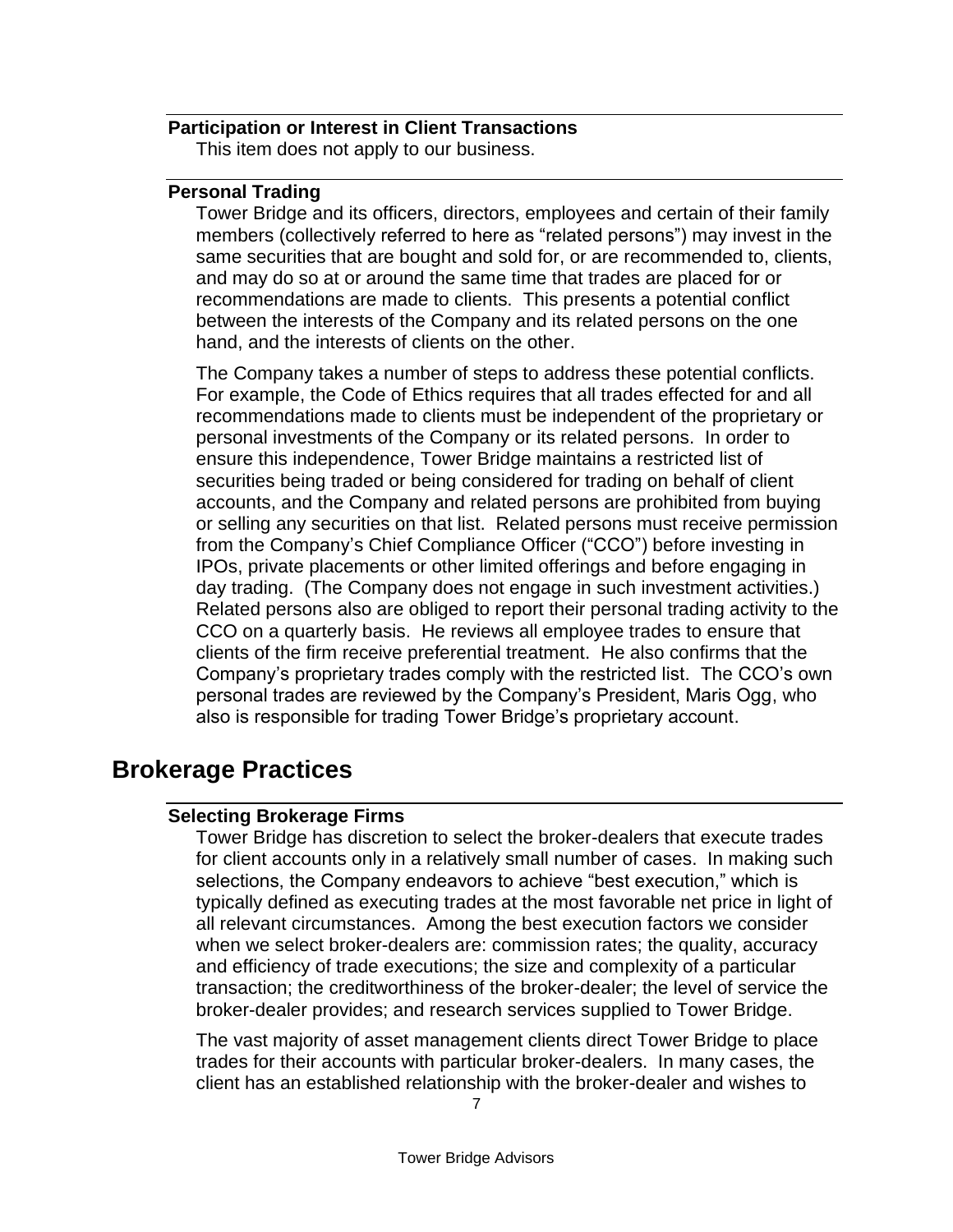continue that relationship by having that firm execute the portfolio trades, while Tower Bridge makes the investment decisions. Clients do this for a variety of reasons, including the receipt of free or reduced-cost custody or other personalized services from the firms they select. In other cases, the client seeks free or reduced-cost custody or other services but does not already know which broker-dealer it wants to select. If the client wishes, Tower Bridge will assist the client in choosing a broker-dealer who will maintain custody of the client's assets and effect trades for the account. In providing this assistance, Tower Bridge will discuss with the client the relative costs and benefits of discount and full-service brokerage firms, as appropriate for the client's circumstances. Please note that while Tower Bridge is happy to provide advice about brokerage selection, we do not require clients to direct their brokerage to any particular firm. If the client prefers, Tower Bridge will exercise discretionary authority to select the broker-dealer on each portfolio trade.

Please also note that in directed brokerage cases, Tower Bridge will trade only with the broker-dealer the client selects and generally will not negotiate the commission rates charged to the account. The client will be responsible for negotiating those rates. As a result, in some cases, it is possible that a directed account will pay higher commissions, receive less favorable net prices or pay more administrative costs than it would if Tower Bridge were authorized to select the broker-dealer. Where fixed-income securities are traded, clients who direct their trades to a particular firm may pay a commission in addition to a mark-up or mark-down on the securities. Furthermore, directed accounts may not be eligible to participate in any block trade that Tower Bridge may be able to effect for accounts that have authorized it to select the broker-dealer. (Please see the discussion of "Trade Order and Aggregation" below.) For all of these reasons, directing trades to a particular broker-dealer could compromise Tower Bridge's ability to seek best execution on clients' behalf.

The broker-dealers Tower Bridge recommends or exercises discretionary authority to select sometimes refer investment management clients to the Company. Receiving such referrals creates a conflict between Tower Bridge's interest in generating business and the interests of our clients.

#### <span id="page-10-0"></span>**Soft Dollars**

Tower Bridge also receives research from broker-dealers who effect trades for managed accounts. These services (which are sometimes called "softdollar" services) include economic statistics and forecasting services, industry and company analyses, portfolio strategy services, quantitative data, market information systems and consulting services from economists and political analysts. Tower Bridge may cause clients to pay higher commissions than those charged by other broker-dealers in return for research services and may use these services for the benefit of all managed accounts, not just those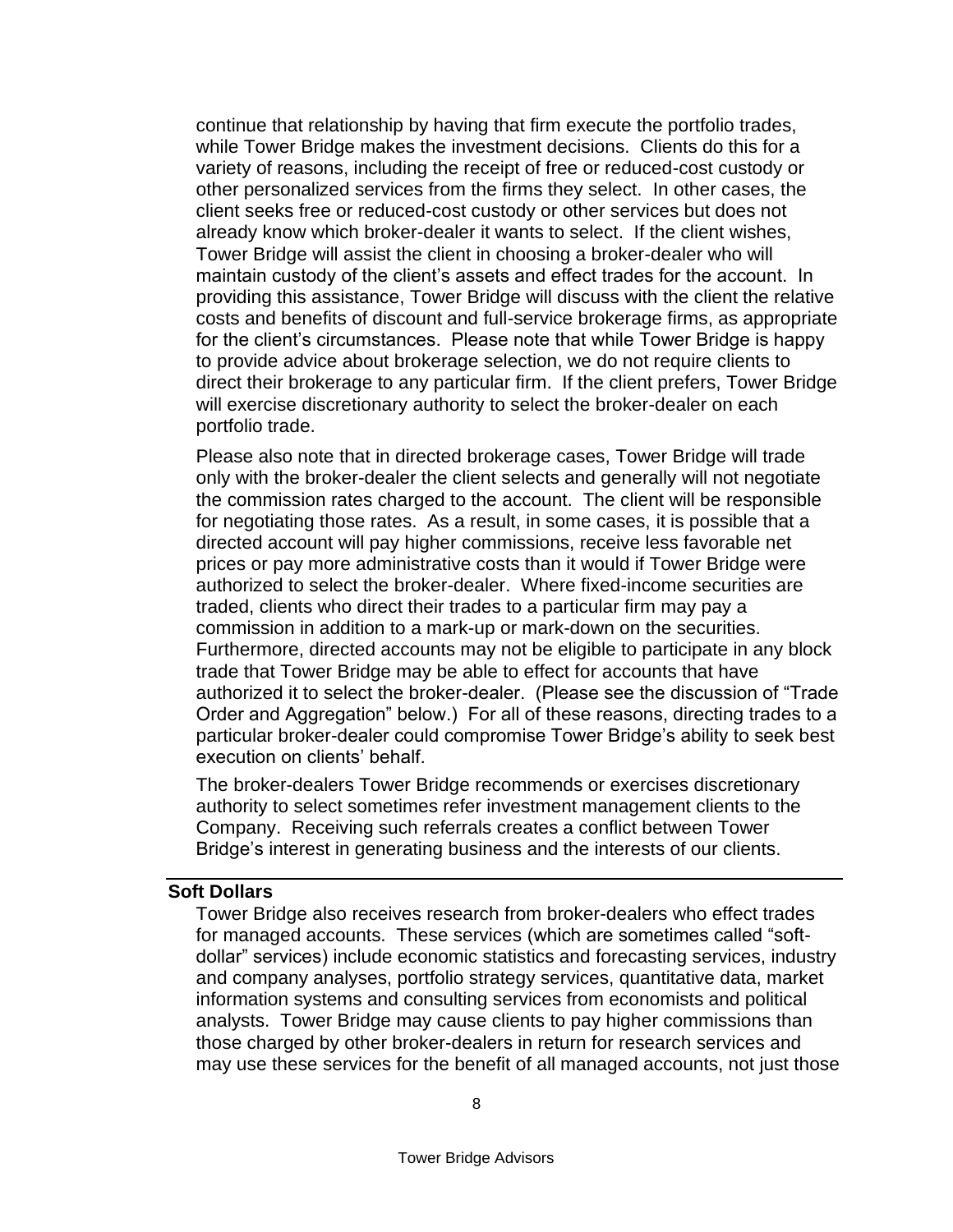accounts whose commissions paid for them; Tower Bridge does not seek to allocate soft-dollar benefits to accounts in proportion to the commissions the accounts generate. While our receipt of research in connection with client securities transactions benefits clients by enabling us to make more informed investment decisions, such arrangements might also be seen to benefit us, because we do not have to produce or pay for the research we receive in this way. For this reason, we might be seen to have an incentive to select or recommend a broker-dealer based on our interests instead of those of our clients.

In order to protect our clients' interests, Tower Bridge has adopted policies and procedures designed to ensure that our soft-dollar practices qualify for the safe harbor established under Section 28(e) of the Securities Exchange Act of 1934. In this regard, we take steps to confirm that client commissions are used only for services that provide lawful and appropriate assistance to us in carrying out our investment decision-making responsibilities. Where one service is useful both in making investment decisions for managed accounts and in performing administrative or other non-brokerage or research functions, we reasonably allocate the cost of the service, so that the portion or specific component that assists in the investment decision making process is obtained for portfolio commissions from managed accounts and the portion or specific components that provides non-brokerage or research assistance is paid for from Tower Bridge's own funds.

Furthermore, we periodically review the soft-dollar products and services we receive to confirm their continued usefulness in making or implementing investment decisions for our clients.

### <span id="page-11-0"></span>**Trade Order and Aggregation**

Because most clients direct their portfolio trades to specific broker-dealers, Tower Bridge does not typically have the opportunity to aggregate the purchase or sale of securities for various client accounts. However, the Company may engage in such aggregate or block trading where we have the opportunity to do so on behalf of clients who have authorized us to select the broker-dealer. Partial fills of block orders are generally allocated randomly to accounts, in order to minimize the impact of commissions and to ensure fairness. However, Tower Bridge may alter its allocation practices as needed, to keep client accounts balanced or if the circumstances otherwise so warrant.

Where the same security is being bought or sold for multiple client accounts at or around the same time, Tower Bridge generally routes orders in the following way: First, we effect trades for clients who have authorized us to select the broker-dealer. Second, we place trades for clients who have directed us to use particular broker-dealers. We do this on a random basis, to ensure that all clients are treated fairly. If possible, we may aggregate the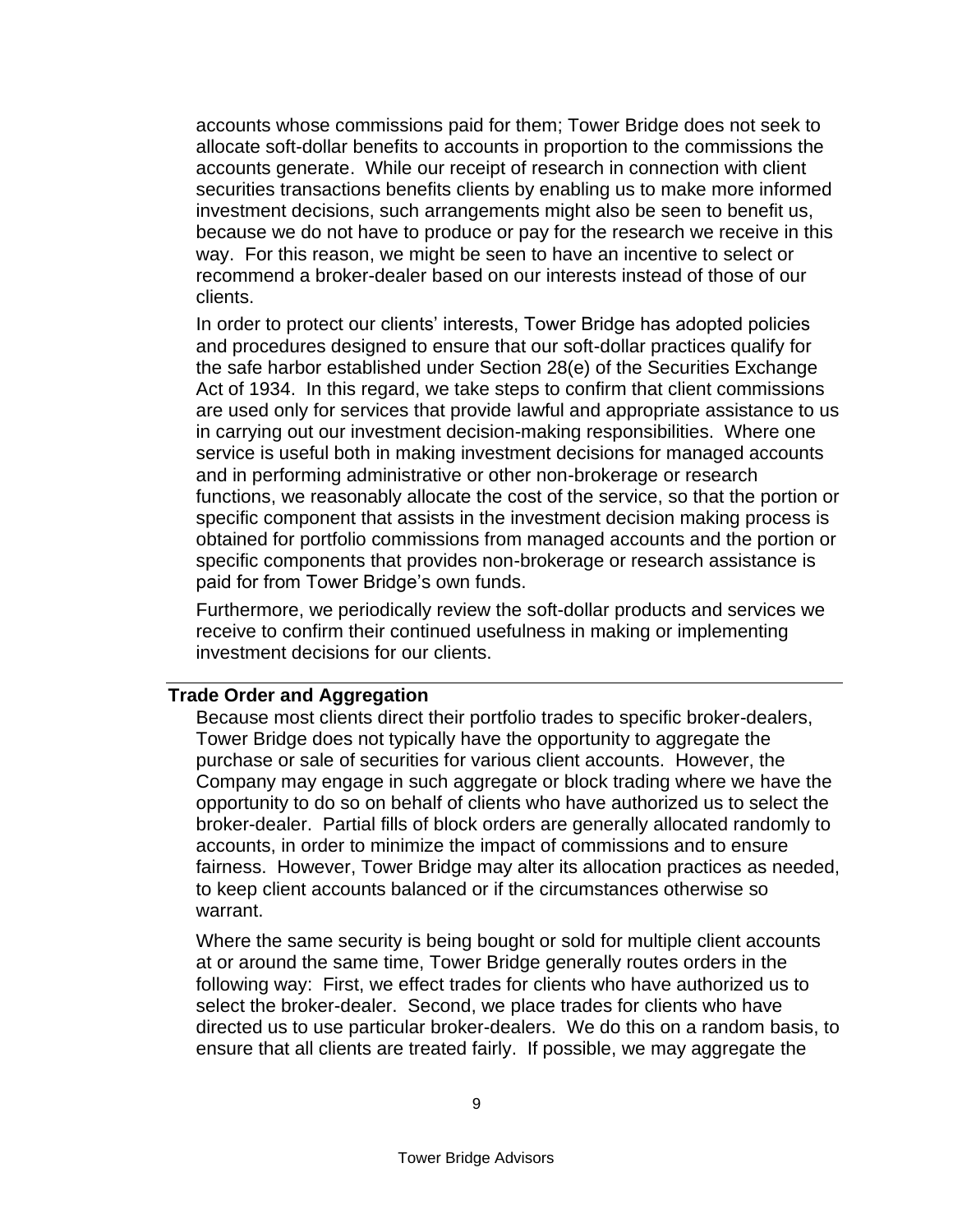orders of clients using the same broker-dealer. Finally, we effect trades for accounts that participate in a wrap program.

### <span id="page-12-1"></span><span id="page-12-0"></span>**Review of Accounts**

### **Periodic Reviews**

Tower Bridge reviews client accounts in various ways.

First, the trade log is reviewed daily to ensure the accuracy of trading in each account. Second, the Company reviews account activity during the quarterly reconciliation process.

Finally, each managed account is reviewed by a portfolio manager and at least one other member of the investment committee at least annually, to ensure that the account is being managed in accordance with the information and direction the client has provided to us. Account reviews are performed more frequently when market conditions dictate; when there are changes in tax laws; or when there are changes in a client's financial situation or investment objectives.

#### <span id="page-12-2"></span>**Reports**

In addition to the custodian reports described in the "Custody" section below, asset management clients also receive written quarterly reports from Tower Bridge. These reports include details of trades, account balances, performance, dividends, interest, fees and contributions and withdrawals.

# <span id="page-12-4"></span><span id="page-12-3"></span>**Client Referrals and Other Compensation**

### **Incoming Referrals**

As explained above, Tower Bridge receives client referrals from brokerdealers who then execute all trades for the referred clients' accounts. On occasion, the Company also may compensate individuals or corporations for client referrals. All such referral fees (which typically are a portion of the advisory fee) are paid pursuant to a program established in accordance with Rule 206(4)-3 of the Investment Advisers Act of 1940 and in accordance with applicable state law.

### <span id="page-12-5"></span>**Referrals Out**

Tower Bridge does not accept referral fees or any form of remuneration from other professionals when Tower Bridge refers a prospect or client to such parties.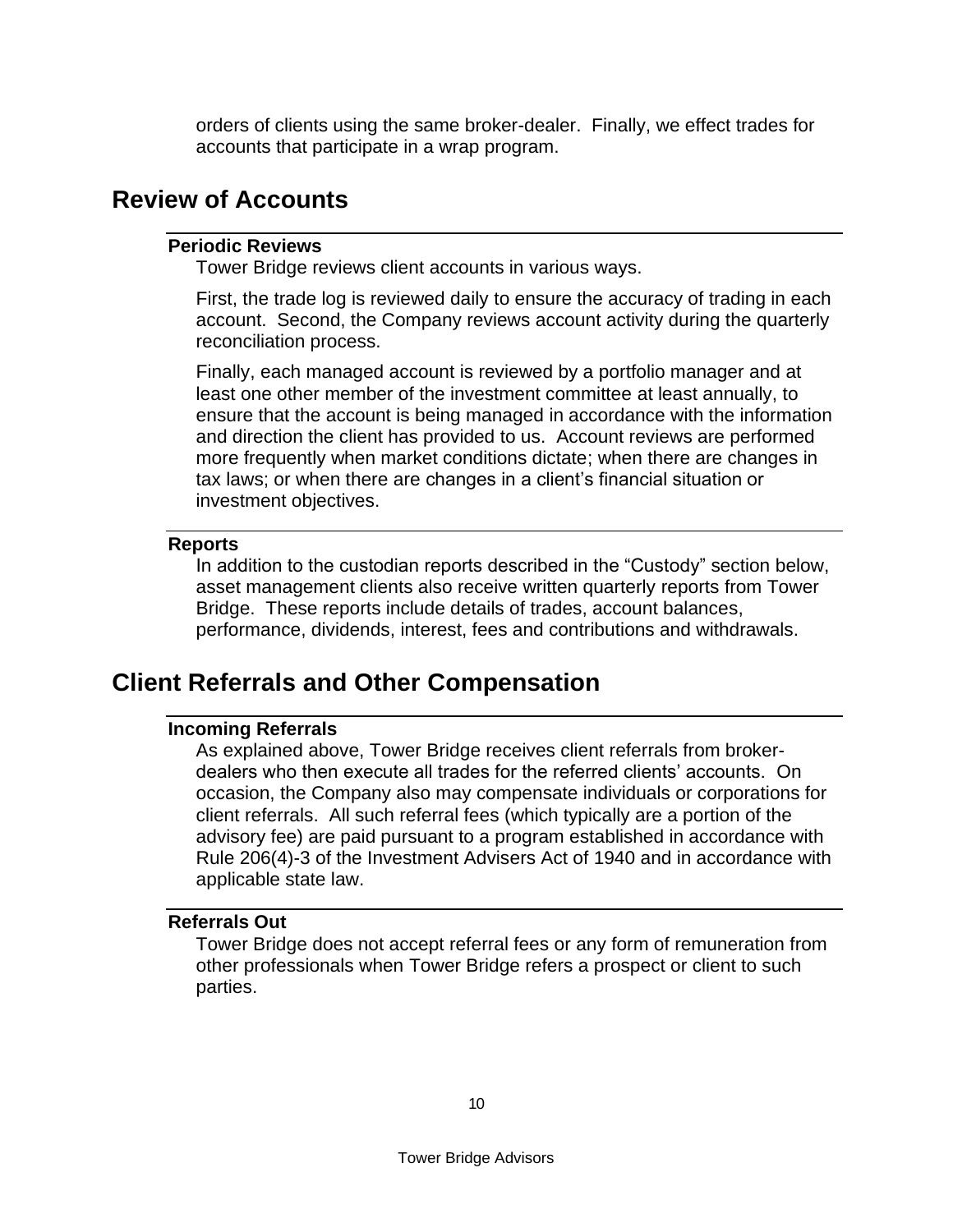# <span id="page-13-0"></span>**Custody**

All client assets are held by qualified custodians, such as banks or brokerdealers. These custodians provide account statements directly to clients at their address of record, at least quarterly. Clients are urged to compare the account statements they receive from their custodians with the performance report statements provided by Tower Bridge, and notify us promptly of any inconsistencies. Clients should also notify us if they do not receive statements from their custodian.

# **Investment Discretion**

As described in the discussion of "Advisory Services" on page 1 above, Tower Bridge typically exercises investment discretion over client accounts. Tower Bridge's authority in this regard derives from the advisory contract, in which the client gives Tower Bridge a limited power of attorney to act on the client's behalf. As noted above, even where such authority has been granted, clients may impose reasonable restrictions on the securities or types of securities purchased for their accounts.

# <span id="page-13-1"></span>**Voting Client Securities**

Unless a client directs otherwise, Tower Bridge votes proxies for securities over which it maintains discretionary authority consistent with its proxy voting policy. Tower Bridge generally votes with a view to long-term investing and in a manner designed to enhance clients' economic interests. Tower Bridge does not utilize the services of proxy advisers. Tower Bridge will refrain from voting on a particular ballot issue if we determine that the costs of voting outweigh the expected benefits. Clients may request that proxies relating to their portfolio securities be voted in a specific manner, provided that such requests are made in writing to us at least 60 days prior to the voting deadline.

Although unlikely, it is theoretically possible that we may be called upon to vote a proxy in a situation that entails a conflict of interest. Such a conflict could arise, for example, where the Company or one of its portfolio managers has a business or personal relationship with the proponent of a proxy proposal or a candidate for corporate directorship. In the event that a proxy vote raises a potential conflict of interest, we will either disclose the potential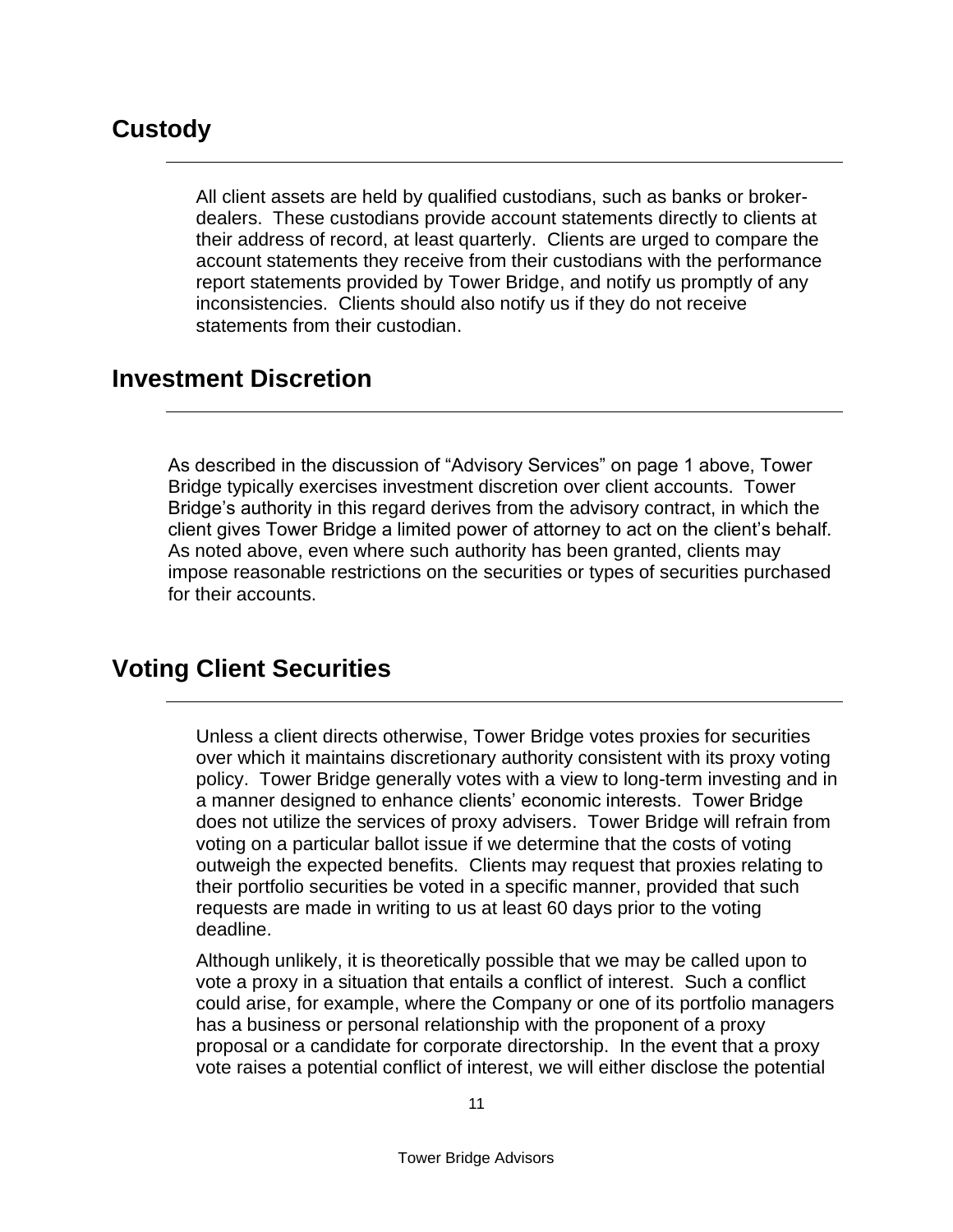conflict to clients and obtain their consent to our vote recommendation, or will seek advice from and follow the recommendation of an independent third party on the issue.

Clients may obtain a copy of the Company's proxy voting policy and information on how we voted their securities by sending us a written request.

### <span id="page-14-0"></span>**Financial Information**

**This item does not apply to our business.**

# <span id="page-14-2"></span><span id="page-14-1"></span>**Business Continuity Plan**

### **General**

Tower Bridge maintains electronic and hardcopy information which is essential to performing services for our clients. Tower Bridge also maintains a basic Business Continuity Plan that provides steps in the event that our office is not accessible. This Plan covers natural disasters such as snow storms, hurricanes, tornados, and flooding. The Plan also covers man-made disasters such as loss of electrical power, loss of water pressure, fire and bomb threats. Electronic files are backed up daily and archived offsite.

### <span id="page-14-3"></span>**Loss of Key Personnel**

In the event of a loss of key personnel, we will contact all affected clients promptly to determine who the appropriate replacement person should be.

### <span id="page-14-4"></span>**Information Security Program**

Tower Bridge maintains an information security program to reduce the risk that the confidentiality of personal client information may be breached. We employ firewalls, virus-scanning software and other methods to help ensure that client information is protected**.** 

### **Privacy Notice**

Please refer to the next page for a description of Tower Bridge's privacy policy.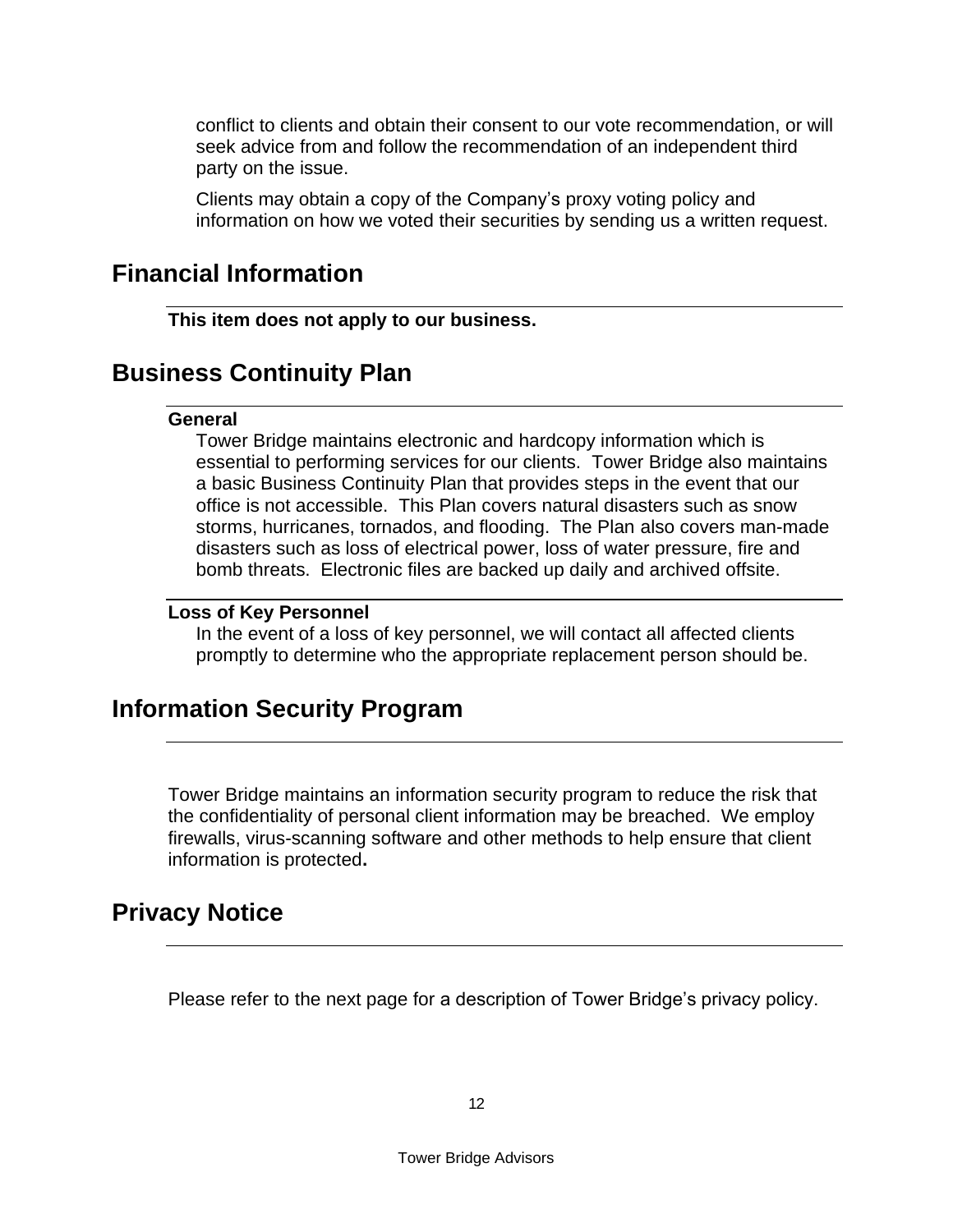| <b>FACTS</b> | WHAT DOES TOWER BRIDGE ADVISORS, INC.<br>DO WITH YOUR PERSONAL INFORMATION?                                                                                                                                                                                                                                                    |
|--------------|--------------------------------------------------------------------------------------------------------------------------------------------------------------------------------------------------------------------------------------------------------------------------------------------------------------------------------|
| Why?         | Financial companies choose how they share your personal information. Federal law gives<br>consumers the right to limit some but not all sharing. Federal law also requires us to tell you<br>how we collect, share, and protect your personal information. Please read this notice carefully to<br>understand what we do.      |
| What?        | The types of personal information we collect and share depend on the product or service you<br>have with us. This information can include:                                                                                                                                                                                     |
|              | Social Security number and income<br>assets and transaction history<br>■<br>investment experience and risk tolerance<br>■                                                                                                                                                                                                      |
|              | When you are no longer our customer, we continue to share your information as described in<br>this notice.                                                                                                                                                                                                                     |
| How?         | All financial companies need to share customers' personal information to run their everyday<br>business. In the section below, we list the reasons financial companies can share their<br>customers' personal information; the reasons Tower Bridge Advisors, Inc. chooses to share and<br>whether you can limit this sharing. |
|              | <b>Does Tower Bridge</b><br>Reasons we can share your personal information<br>Can you limit this sharing?                                                                                                                                                                                                                      |

| Reasons we can share your personal information                                                                                                                                             | <b>DUES TUWEL DITUYE</b><br>Advisors, Inc. share? | Can you limit this sharing? |  |  |
|--------------------------------------------------------------------------------------------------------------------------------------------------------------------------------------------|---------------------------------------------------|-----------------------------|--|--|
| For our everyday business purposes-<br>such as to process your transactions, maintain<br>your account(s), respond to court orders and legal<br>investigations, or report to credit bureaus | Yes                                               | No.                         |  |  |
| For our marketing purposes-<br>to offer our products and services to you                                                                                                                   | Yes                                               | No.                         |  |  |
| For joint marketing with other financial companies                                                                                                                                         | No.                                               | We don't share              |  |  |
| For our affiliates' everyday business purposes-<br>information about your transactions and experiences                                                                                     | No                                                | We don't share              |  |  |
| For our affiliates' everyday business purposes-<br>information about your creditworthiness                                                                                                 | No.                                               | We don't share              |  |  |
| For nonaffiliates to market to you                                                                                                                                                         | No                                                | We don't share              |  |  |
| <b>Ougetione?</b><br>Call REG 050, 2200 or go to ususu toworbridgeodyjecto com/privoov.html                                                                                                |                                                   |                             |  |  |

**Questions?** Call 866-959-2200 or go to www.towerbridgeadvisors.com/privacy.html